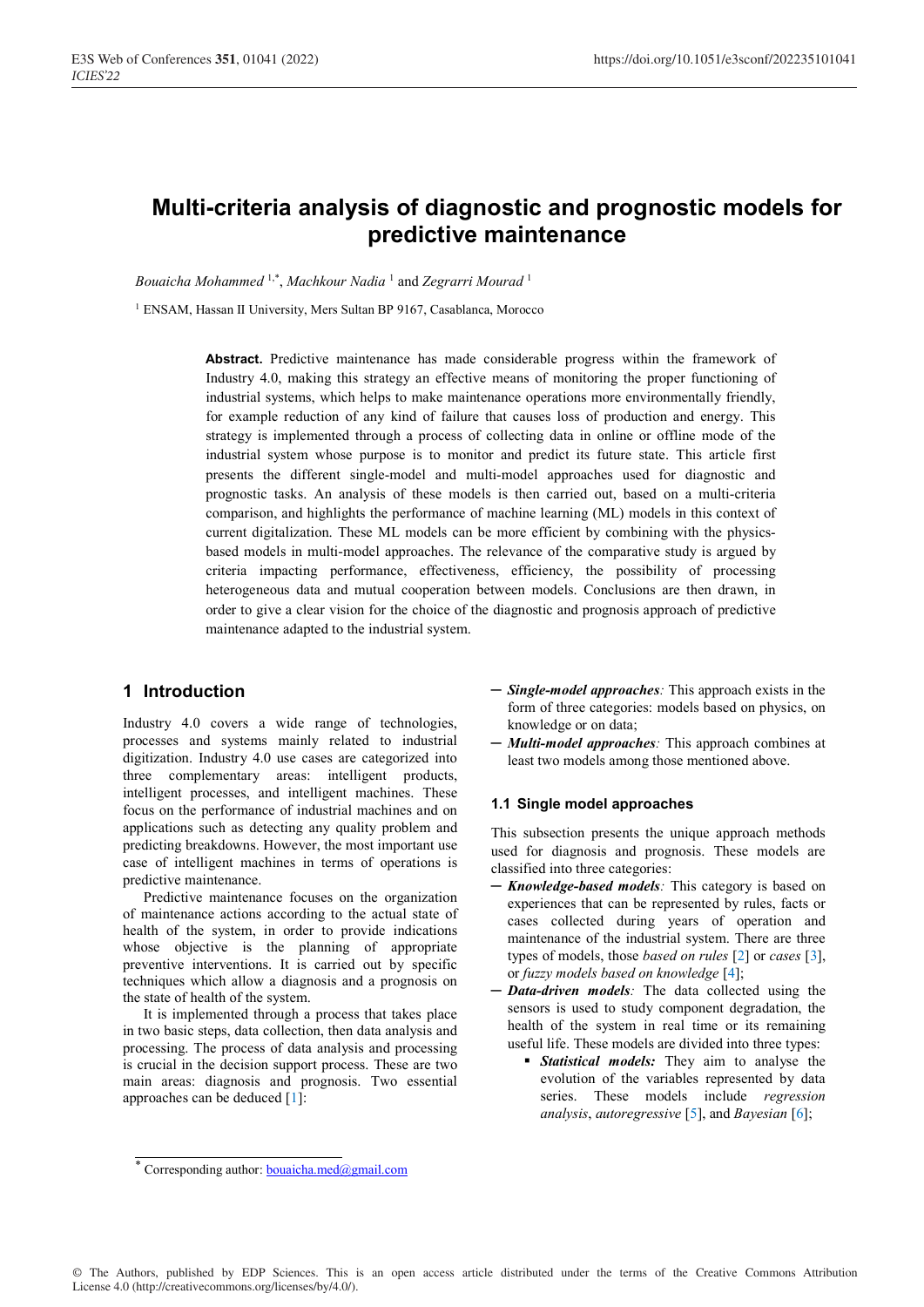- *Stochastic models:* The three main stochastic processes identified are, the *Gaussian processes* [7], the *Markov chains* [4], and the *Levy model*  [8];
- *Machine Learning Models (ML):* ML is an offshoot of artificial intelligence (AI), which relies on learning algorithms to create models using data. The analysis of the literature carried out by Thyago P & Co. [9], dealing with the themes of predictive maintenance, reveals a preference for certain machine learning methods: *Random Forest RF* [10], *Networks of Artificial Neurons* (*ANN*) [11, 12], *Support Vector Machines* (*SVM*) [13, 14], and *K-means* [2, 10].
- ─ *Physical models:* They use physics equations to describe the evolution of component deterioration [15].

#### **1.2 Multi-model approaches**

The results of analysis and treatment of single models for complex systems are unsatisfactory, the research referred to have generally suggested complementary models to surmount their weaknesses.

The different varieties of multi-model approaches can be classified into seven groups [1]:

- *Multiple knowledge-based models:* This approach is rarely used in research work in the last decade;
- *Multiple Data-driven models:* If these models are associated, they offer for the same tasks, largely precise results as the single models;
- *Multiple physical models:* The equations of physical phenomena integrated in a mathematical context make it possible to improve the precision and the reliability of the diagnosis and the prognosis;
- *Data-driven models combined with knowledge-based models:* This architecture allows a predictive system to analyse heterogeneous data from sensors and information entered by operators or extracted from large databases using techniques exploration [16];
- *Knowledge-based models combined with physical models:* Studies based on this approach remain limited in research [17];
- *Physical models combined with data-driven models:*  This approach is most prevalent in research studies of the last decade, by virtue of the reputation of datadriven models' processing capacity and their complementarity with the precision of modelling of physical models. Three main models were identified in combination with the *physical models* which are, the *statistical models* [18], the *stochastic models* [19], and the *neural network models* [20];
- *Three Single Model Approaches Combined:* This architecture is extremely delicate, due to its complexity and the difficulty of merging the results of each model.

### **2 Comparison of single model approaches**

The following criteria are determined from the factors shown in the radar graphs in Figures 1, 2, 3. They are divided into those that affect the performance, reliability and efficiency of model:

- ─ *Performance:* This is the set of actions that each model can perform as a diagnostic task; prognostic; diagnostic and prognostic combined with the same model; accuracy of results; possibility of implementation in multi-model approaches; reduced computing time and explanation of the results obtained.
- ─ *Reliability:* this factor is based on the ability of the model to achieve diagnostic or prognostic results or both without the need for expert knowledge, sufficient previous data, and large volume of data and management theory of the uncertainty in the data.
- ─ *Efficiency*: this factor determines the capacity of the model to be more efficient with a minimum of resources relating to computing power, mathematical knowledge, and complementary model for prognostic or Data Mining.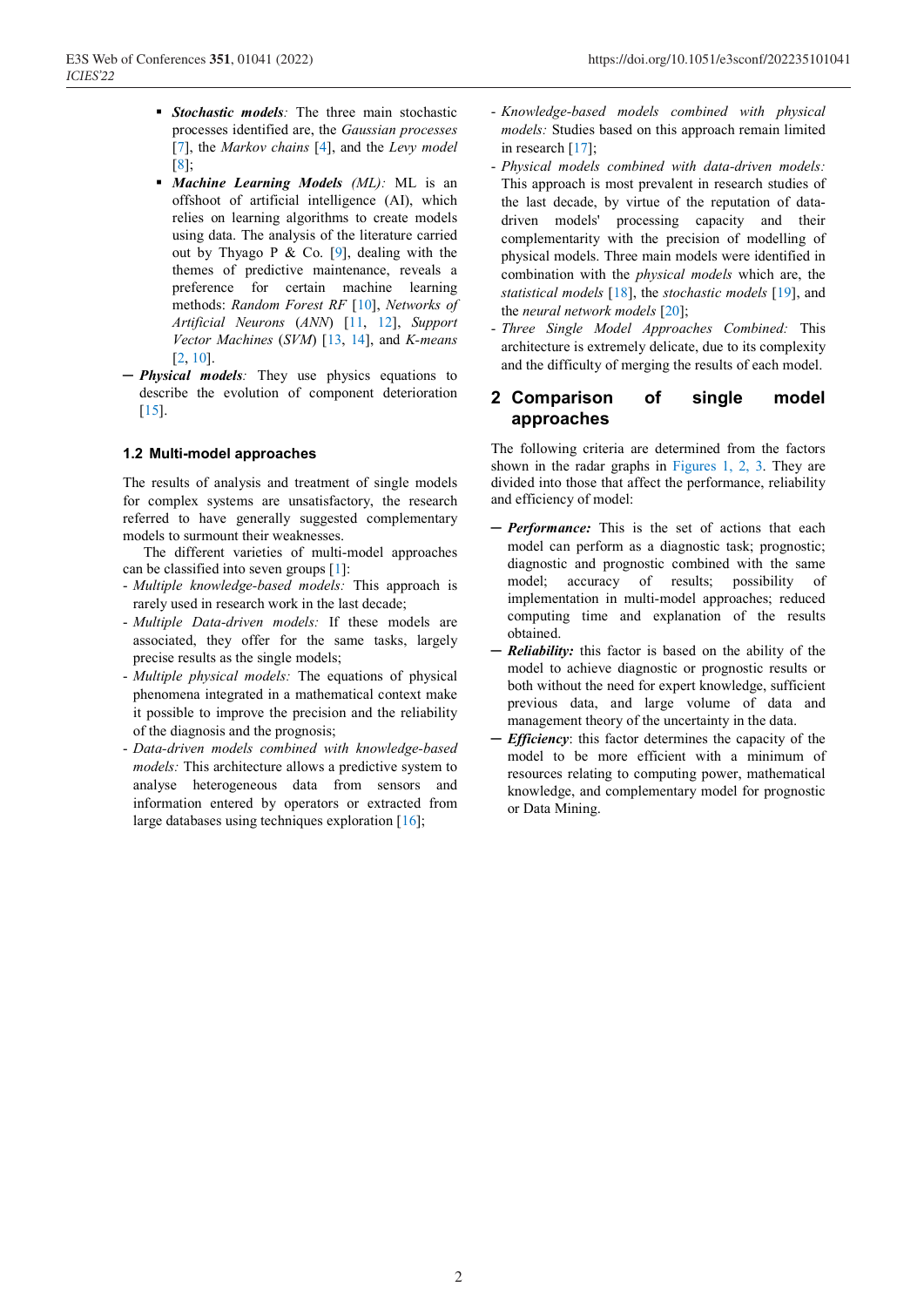

**Fig. 1.** Factors related to the performance of single-model approaches.



**Fig. 2.** Factors related to the reliability of single-model approaches.



**Fig. 3.** Factors related to the resource requirements of single-model approaches.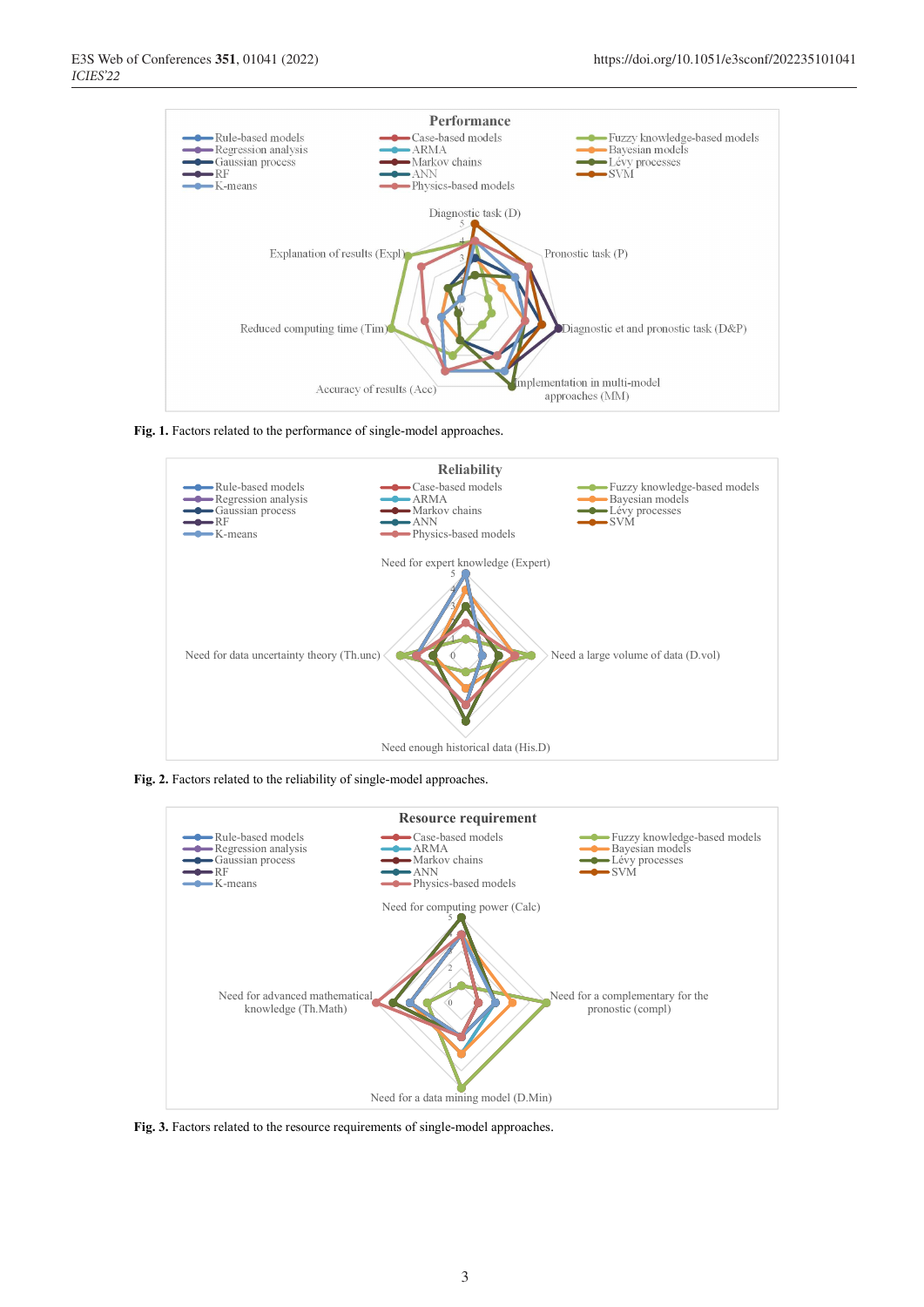While the comparative study of data analysis and processing approaches can be revealing for predictive maintenance, the ranking is less obvious if we consider the role of digital transformation in the improvement of services and maintenance activities, namely Big Data, Internet of Things and Artificial Intelligence. It is therefore difficult to compare these models in a meaningful way. Still, it is instructive to look at some trends, including the shift from knowledge-based models to data-driven machine learning models. Establishing a correlation between these different models and the factors considered is necessary in order to choose the appropriate model that is most suitable.

Among the multi-criteria decision support methods, we find the AHP (Analytic Hierarchy Process) method, where the criteria can be weighted by coefficients or weights, and arriving at a justified choice of comparison. Table 1 presents the weighting result of the comparison criteria (Performance, Reliability, and Efficiency), where the model evaluation equation (MEE) is as followed (1):

$$
MEE = (0.54*Performance) + (0.3*Reliability) + (0.16*Efficiency)
$$
 (1)

**Table 1.** AHP Comparison Matrix.

| 1 <sup>st</sup> Performance (Perfo) < $2nd$ Réliability (Reliab) < $3rd$ Efficiency (Effic) |       |        |       |       |        |       |      |            |
|---------------------------------------------------------------------------------------------|-------|--------|-------|-------|--------|-------|------|------------|
| Criteria                                                                                    | Perfo | Reliab | Effic | Perfo | Reliab | Effic |      | $\Sigma/3$ |
| Performance                                                                                 |       |        |       | 0.55  | 0.57   | 0.50  | 1.62 | 0.54       |
| Reliability                                                                                 | 1/2   |        |       | 0.27  | 0.29   | 0.33  | 0.89 | 0.30       |
| Efficiency                                                                                  | 1/3   | 1/2    |       | 0.18  | 0.14   | 0.17  | 0.49 | 0.16       |
|                                                                                             | 1.83  | 3.5    | 6     |       |        |       |      |            |

In the same way, the weights of the factors of each criterion are calculated, whose equations (2), (3) and (4) are:

> + *(0.16\*Tim)* + *(0.11\*MM)*  + *(0.07\*D)* + *(0.05\*P)*

+ *(0.03\**Expl*)* (2)

*Performance* = *(0.35\*D&P)* + *(0.23\*Acc)* 

Reliability = 
$$
(0.46*Expert) + (0.28*His.D)
$$
  
+  $(0.16*D.vol) + (0.1*Th.unc)$  (3)

*Efficiency* = 
$$
(0.46 \text{*} \text{Calc}) + (0.28 \text{*} \text{D}. \text{Min})
$$
  
+  $(0.16 \text{*} \text{Compl}) + (0.1 \text{*} \text{Th}. \text{Math})$  (4)

All of the above-mentioned comparison results are shown in Figure 4.



**Fig. 4.** Comparison results of single-model approaches.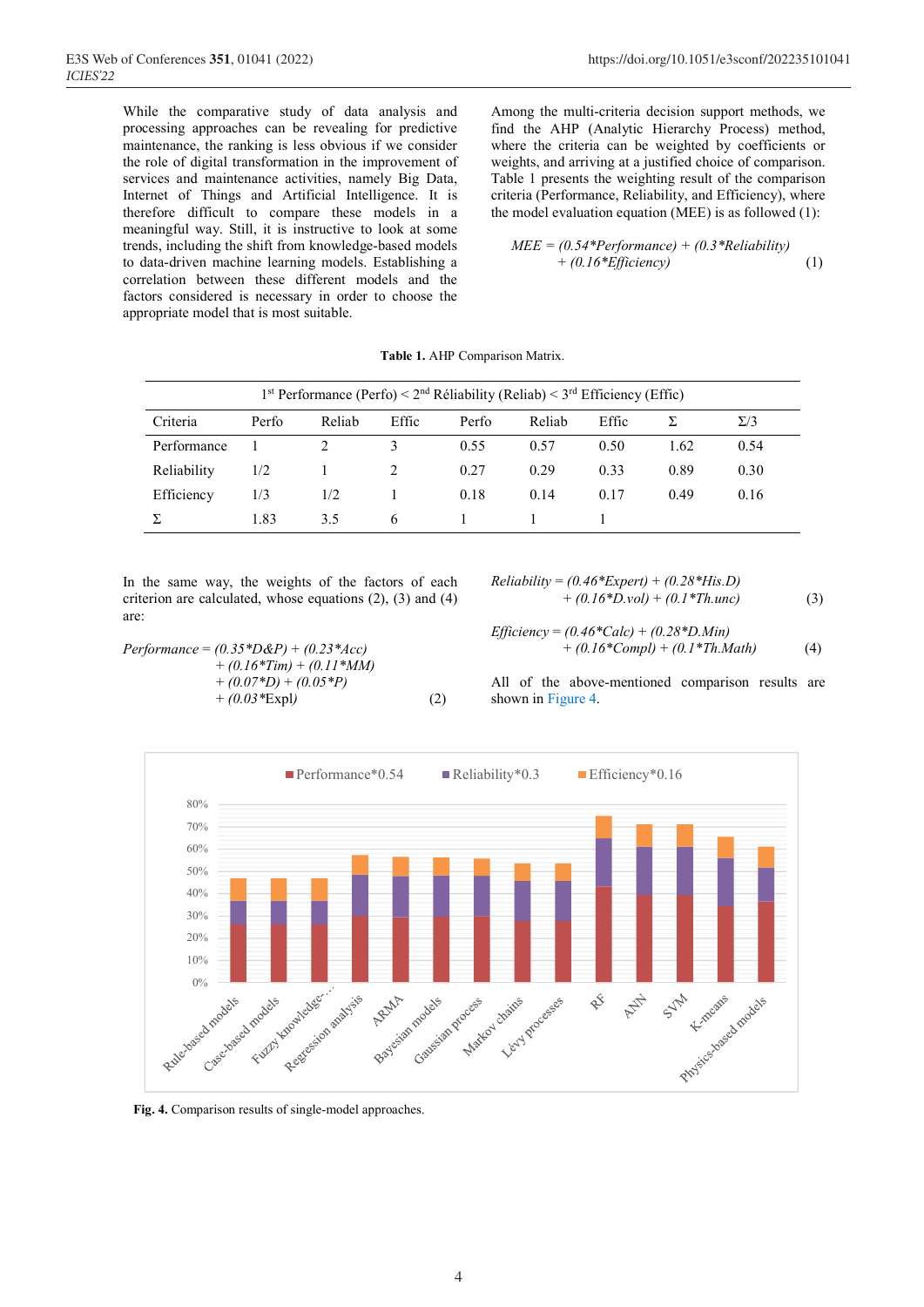The analysis carried out on this graph reveals the following strengths:

- Machine learning data-driven models "RF, ANN, SVM, and K-means" and specifically RF (Random Forest) are more efficient, and have extreme reliability and good efficiency. These models are able to process and capture complex relationships between data. Their main challenges are the management of the uncertainty related to the data, as well as the considerable time for the calculation;
- Physical models are more suitable for integration for diagnostic or prognostic tasks in multi-model approaches with statistical, stochastic or ANN neural networks models. In return, they require great skills in mathematics and physics for their application;
- Statistical models "Regression analysis, ARMA, and Bayesian models" are used to identify / assess the deterioration of equipment, and to calculate the residual life of the system. For predictive systems, statistical models are often implemented as part of multi-model approaches;
- Models based on knowledge "Rule-based models, Case-based models, and Fuzzy knowledge-based models" are the first models implemented in early 1990 as part of predictive maintenance to perform diagnostics. These models are based on the experiences accumulated over long periods of system operation and maintenance. These constraints limit their use for forecasting tasks. These models require the use of data mining techniques to extract knowledge;

 Stochastic models "Gaussian process data, Markov chains, and Levy processes", are probability models evaluating the evolution of parameters due to their regression capacities. However, they need high computing power and the integration of complementary techniques or models to manage uncertainties.

#### **3 Comparison of multi-model approaches**

The main criteria selected to compare the combinations of multi-model approaches are:

- *Exploitation rate:* this is the proportion of studies carried out using a multi-model approach compared to all the studies consulted.
- *Possibility of processing heterogeneous data from databases and sensors*.
- *Efficiency of the approach:* this factor determines the ability of the combination to be more effective in terms of improving the accuracy of the result obtained from the task (diagnosis, prognosis, management of uncertainties, data exploration);
- *Cooperation between models of the combination:* this criterion assesses the level of collaboration of the combined models to obtain results.

Figure 5 presents a comparison of multi-model approaches based on information collected from various sources and criteria weights, calculated using the AHP method, including the evaluation equation (MMEE):

$$
MMEE = (0.46*Heter) + (0.28*M.coop) + (0.16*Effic) + (0.1*rate)
$$
 (5)



**Fig. 5.** Comparison results of multi-model approaches.